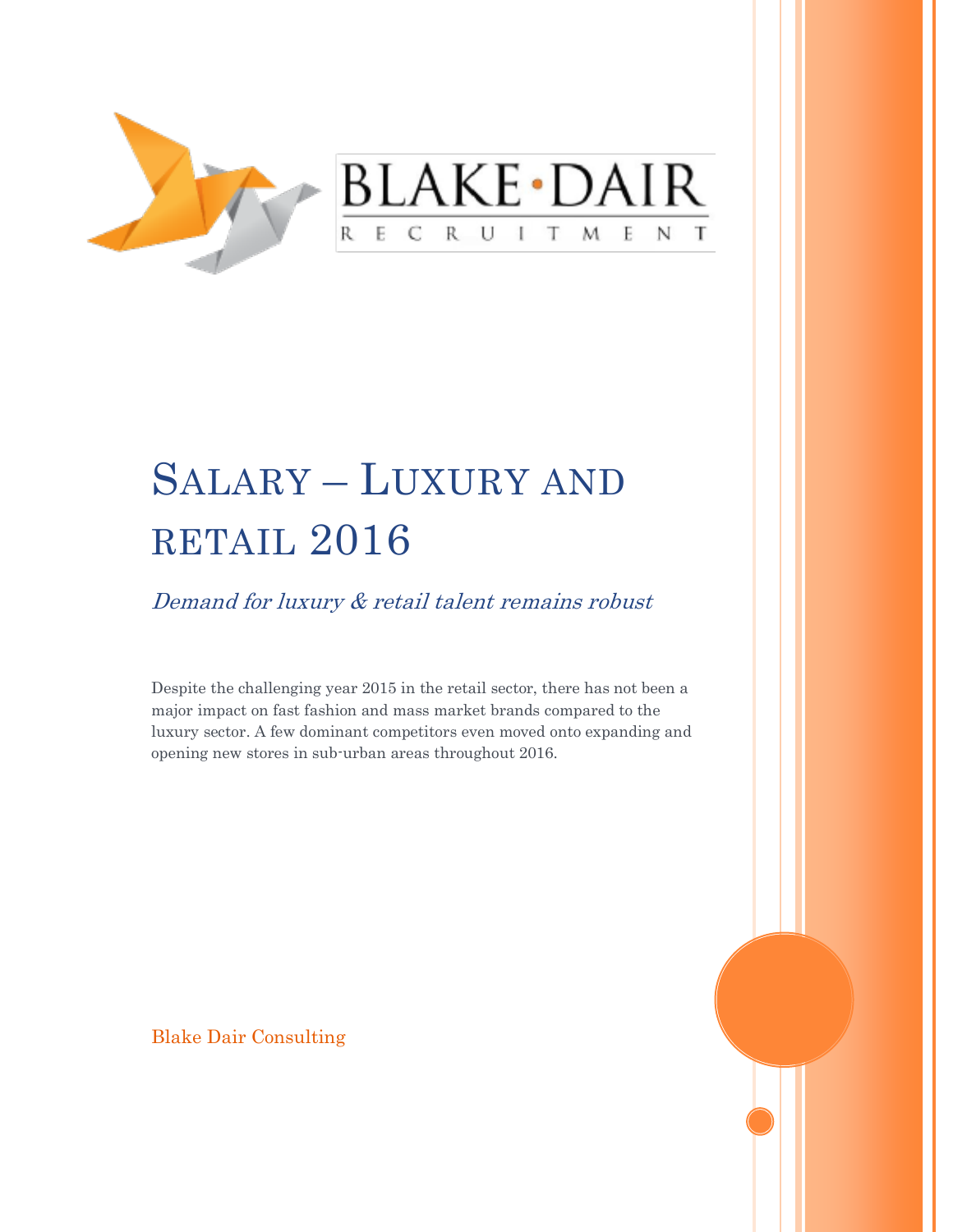## Salary – Luxury and retail 2016

## Demand for luxury & retail talent remains robust

Slackening economic growth, decelerating tourism and affected consumption trends have impacted the retail sector in Singapore. Nonetheless, the overall impression of the luxury and retail industry remains positive. Reports by PwC suggests that sales growth in the region would accelerate in the following 5 years, at an average of 8.5% in monetary aspects and 4.6% in volume.

With the rapidly changing market, luxury brands are realizing the significance of expanding the local clientele and making their products & services attractive so as to present an increased personalized and exclusive retail experience. This in turn has created a demand for new roles in the market such as Boutique Manager/Directors, Retail Analysts & Clientele Development Specialists.

However, with the shortage of appropriate talents, a few brands have ventured outside the retail sector to source for individuals with exclusive customer service backgrounds, customer relationship management knowledge and steady networks of high-end clients.

The demand for front line talents in the luxury industry has been steadily strong in Singapore. But since there is a shortage of appropriate talents in this field, the brands have sought aid in hiring candidates from mass market and fast fashion brands. These brands are mainly looking for candidates who are conventional with their ideas and suggestions with a thriving passion for the luxury sector.

Both frontline and back end support roles could expect an increased salary, from 1% to 5% this year. On the other hand, talents at regional positions can expect a pay raise up to 18% when changing employers.

Follow us on Social media for hot job opportunities, market updates and employee-related insights.





Web[: www.bdc.sg](www.bdc.sg)